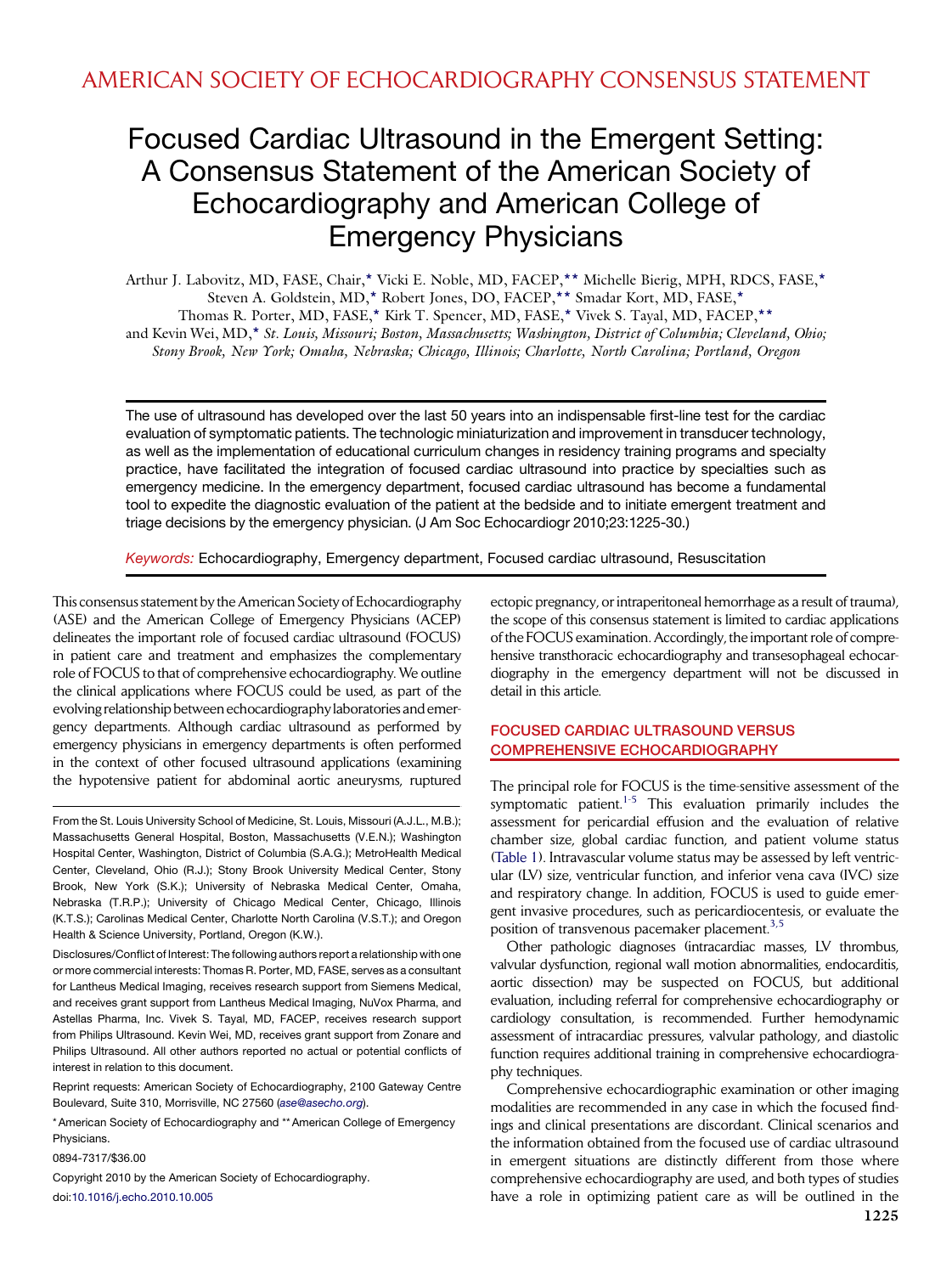#### Abbreviations

<span id="page-1-0"></span>ACEP = American College of Emergency Physicians

ACLS = Advanced Cardiac Life Support

ASE = American Society of Echocardiography

FOCUS = Focused cardiac ultrasound

 $IVC =$  Inferior vena cava

 $LV = I$  eft ventricular

PEA = Pulseless electrical activity

 $\mathbf{RV} = \text{Right}$  ventricular

following sections. The role of emergency ultrasound, including FOCUS and other core emergency ultrasound applications, also is discussed in ACEP's Emergency Ultrasound Imaging Compendium.<sup>[3](#page-4-0)</sup>

## FOCUSED CARDIAC ULTRASOUND EXAMINATION FINDINGS

#### Pericardial Effusion

Studies have shown a high degree of sensitivity and specificity in the detection of pericardial effusions in both medical and trauma patients using FOCUS.<sup>6-10</sup>

Imaging in multiple views or windows provides the most accurate detection of pericardial effusion. It is important to recognize that pericardial tamponade is a clinical diagnosis that includes the visualization of pericardial fluid, blood, or thrombus, in addition to clinical signs including hypotension, tachycardia, pulsus paradoxus, and distended neck veins.

Although FOCUS may be used to visualize delayed right ventricular diastolic expansion and right atrial or ventricular diastolic collapse representing increased pericardial pressures, there are additional two-dimensional and Doppler findings obtained in a comprehensive exam that can confirm or refute the degree of suspected hemodynamic compromise and provide a means of serially monitoring its progress.<sup>[10-12](#page-4-0)</sup> In addition, small, more focal pericardial effusions can be difficult to recognize with FOCUS, and a comprehensive echocardiogram or other diagnostic imaging testing is indicated whenever the clinical suspicion for the presence of effusion is high and the FOCUS could not demonstrate it.

In trauma patients, hemodynamically significant pericardial effusions may be small or focal and the hemorrhage may exhibit evidence of clot formation, yet the degree of hemodynamic instability may be pronounced. In such hemodynamically unstable patients, a comprehensive echocardiogram will typically not be obtained before initial treatment is provided.

When emergency pericardiocentesis is indicated, ultrasound can provide guidance by first imaging the fluid collection from the subxiphoid/subcostal or other transthoracic windows to define the best trajectory for needle insertion.<sup>[13-15](#page-4-0)</sup> If the diagnosis of a pericardial effusion that could be drained percutaneously can be made at the bedside expeditiously, ultrasound-guided pericardiocentesis in these critically ill patients has been shown to have fewer complications and a higher success rate than if done without ultrasound guidance.[12,13](#page-4-0) Injection of agitated saline may be helpful in localizing needle placement during this procedure.<sup>14</sup>

## Global Cardiac Systolic Function

FOCUS can be used for global assessment of LV systolic function. This assessment relies on overall assessment of endocardial excursion and myocardial thickening, using multiple windows, including the parasternal, subcostal, and apical views. It is important to note that FOCUS is performed to assess global function and differentiates patients into ''normal'' or minimally impaired function versus ''depressed'' or significantly

| <b>Table 1</b> Goals of the focused cardiac ultrasound in the |  |
|---------------------------------------------------------------|--|
| symptomatic emergency department patient                      |  |

| Assessment for the presence of pericardial effusion                            |
|--------------------------------------------------------------------------------|
| Assessment of global cardiac systolic function                                 |
| Identification of marked right ventricular and left ventricular<br>enlargement |
| Intravascular volume assessment                                                |
| Guidance of pericardiocentesis                                                 |
| Confirmation of transvenous pacing wire placement                              |

impaired function. This descriptive nomenclature when used by non-echocardiographers has good correlation with echocardiographer interpretations.[16](#page-5-0) The goal of the focused exam is to facilitate clinical decision-making to decide if a patient with acute shortness of breath or chest pain has impaired systolic contractility and thus would benefit from pharmacologic therapies or other interventions.<sup>[17](#page-5-0)</sup> Evaluation of segmental wall motion abnormalities and other causes of shortness of breath (e.g., valvular dysfunction) can be challenging and should be assessed by performing a comprehensive echocardiogram.

## Right Ventricular Enlargement

In an acute massive pulmonary embolus, the right ventricle can be dilated and have reduced function or contractility. In patients with hemodynamically significant pulmonary embolus, the left ventricle can be underfilled and hyperdynamic. The presence of right ventricular (RV) enlargement and dysfunction in patients with pulmonary embolus is prognostically important and associated with significantly higher in-hospital mortality, as well as being one of the best predictors of poor early outcome.<sup>[18-21](#page-5-0)</sup> The role of FOCUS in patients with suspected pulmonary embolus is to prioritize further testing, alter differential diagnosis assessments, and assist with treatment decisions in the severely compromised patient.<sup>18-22</sup> Because the use of thrombolytic therapy in most patients can safely be delayed, it is recommended to further assess the size and function of the RV using comprehensive echocardiography once the suspicion for the presence of pulmonary embolism is established.<sup>[23,24](#page-5-0)</sup>

FOCUS can be used to identify hemodynamically significant pulmonary emboli by observing right ventricular dilatation (>1:1 RV/LV ratio), decreased right ventricular systolic function, or occasionally by visualizing free-floating thrombus. Although an acute submassive pulmonary embolus can result in RV enlargement and dysfunction, the sensitivity of these findings even on comprehensive transthoracic echocardiography is limited (29% and 51%, respec-tively, 52%–56% using both criteria combined).<sup>[21,23](#page-5-0)</sup> As stated in the American College of Cardiology/ASE appropriateness criteria document, transthoracic echocardiography is not sufficiently sensitive to rule out pulmonary embolism.<sup>[25](#page-5-0)</sup> Likewise, FOCUS may be helpful if positive in the compromised patient but is clearly not sufficient to rule this important diagnosis out or to risk stratify patients with stable hemodynamics. Comprehensive echocardiography can be used to risk stratify patients, whereas other imaging modalities (e.g., computed tomographic angiography) should be the diagnostic modality of choice to exclude the diagnosis[.18,22-24](#page-5-0) In addition, emergency physicians should be aware that an increased RV:LV ratio is not specific for pulmonary embolus and that acute and chronic RV abnormalities may exist in patients with chronic obstructive pulmonary disease, obstructive sleep apnea, pulmonary hypertension, and right-sided myocardial infarction, among others.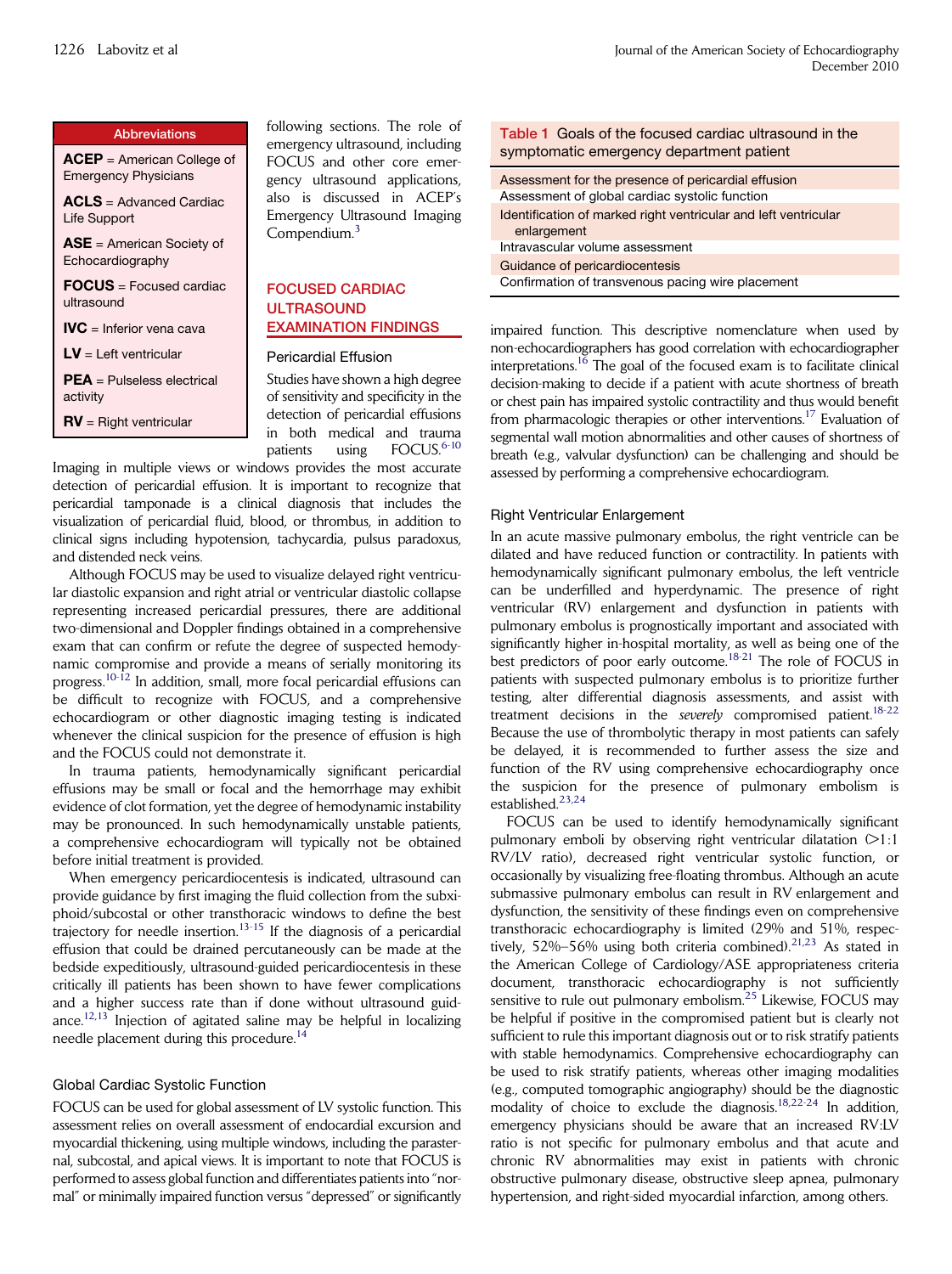#### Volume Assessment

Right atrial pressures, representing central venous pressure, can be estimated by viewing size and respiratory change in the diameter of the IVC. $26-28$  This is done by viewing the vena cava below the diaphragm in the sagittal plane and observing the change in the IVC diameter during the respiratory cycle. During inspiration, negative intrathoracic pressure causes negative intraluminal pressure and increases venous return to the heart. The compliance of the extrathoracic IVC causes the diameter to decrease with normal inspiration. In patients with low intravascular volume, the inspiration to expiration diameter ratios change more than in those patients who have normal or high intravascular volume, and therefore a quick assessment of intravascular volume can be made. IVC evaluation can be particularly helpful in those patients with a significant respiratory collapse during inspiration, permitting prompt identification of the hypovolemic patient.<sup>[29](#page-5-0)</sup>

#### CLINICAL APPLICATIONS

## Clinical Indications for Focused Cardiac Ultrasound

There are a number of common clinical scenarios where FOCUS has substantial literature support and potential to affect clinical decision making and patient care. Use will continue to evolve with technology and the changing needs of the patient. This consensus statement reflects current clinical practice. The following sections review the clinical conditions and applicable techniques of FOCUS.

#### Cardiac Trauma

FOCUS has been an integral part of the evaluation of the blunt and penetrating trauma patient for more than 20 years. Extensive research and literature support have led to the incorporation of FOCUS into the American Trauma Life Support training and treatment algorithm as part of the Focused Assessment with Sonography in Trauma or FAST exam.<sup>[2,5](#page-4-0)</sup> The FAST exam aims to identify active hemorrhage post-trauma by evaluating for the presence of fluid around the heart, in the thoracic cavity, and in the peritoneum. FOCUS is part of the FAST exam and is used to evaluate for the presence of pericardial effusion (and thus the identification of possible cardiac injury that may require immediate surgical attention). In addition, the presence or absence of organized ventricular contractility can be assessed. Performing emergent FOCUS as part of the FASTexam has improved outcomes by decreasing the time required to diagnose and treat traumatic cardiac and thoracic injury in those patients requiring emergent thoracotomy or laparotomy.<sup>[30,31](#page-5-0)</sup> Not only have trials shown decreased morbidity by incorporating FOCUS into trauma diagnostic evaluations, but use of FOCUS in penetrating trauma has also been shown to have a mortality benefit.<sup>[6,7,30,31](#page-4-0)</sup> The use of FOCUS in trauma patients has since become standard of care in trauma centers.

In addition to the identification of pericardial effusions, cardiac contusions can be identified by depressed wall motion and decreased myocardial contractility. This diagnosis can be difficult, however, because the trauma patient's underlying medical condition is often not known and the evaluation of segmental wall motion abnormalities is challenging. In many cases, these patients will have follow-up comprehensive echocardiograms so that the degree of contractile dysfunction can be quantified and monitored over time.

#### Cardiac Arrest

The patient in cardiac arrest requires initiation of Advanced Cardiac Life Support (ACLS) treatment algorithms and rapid diagnostic evaluation for potentially treatable or reversible causes of cardiac arrest. The goal of FOCUS in the setting of cardiac arrest is to improve the outcome of cardiopulmonary resuscitation by 1) identifying organized cardiac contractility to help the clinician distinguish among asystole, pulseless electrical activity (PEA), and pseudo-PEA; 2) determining a cardiac cause of the cardiac arrest; and 3) guiding lifesaving procedures at the bedside.<sup>[10,32-35](#page-4-0)</sup>

In a patient with no ventricular cardiac contraction and an asystolic electrocardiogram, the survival rate is low despite aggressive ACLS resuscitation. In patients presenting to the emergency department with asystolic rhythms and no ventricular contractility by FOCUS after attempts at resuscitation with pre-hospital ACLS, survival is unlikely.[34,36](#page-5-0)

True PEA is defined as the clinical absence of ventricular contraction despite the presence of electrical activity, whereas pseudo-PEA is defined as the presence of ventricular contractility visualized on cardiac ultrasound in a patient without palpable pulses.  $32,34,35$ Therefore, making the diagnosis of pseudo-PEA can be of diagnostic and prognostic importance. Patients with pseudo-PEA have some observable, although minimal, cardiac output and have a higher survival rate, in part because there are often identifiable and treatable causes of their arrest.<sup>32-35,37,38</sup> Although there is ample literature to support that causes of PEA and pseudo-PEA can be identified with FOCUS (see ''Hypotension/Shock'' section), research is now focused on patient outcomes. Identification of causes of PEA arrest by FOCUS with zero or minimal interruption in cardiopulmonary resuscitation improves outcomes by decreasing time to treatment and to return of spontaneous circulation[.32-35](#page-5-0) FOCUS is only recommended in PEA and asystolic rhythms and should not delay lifesaving treatment of ventricular arrhythmias. These patients should be stabilized, and a comprehensive echocardiogram, looking for potential specific structural abnormalities such as hypertrophic cardiomyopathy or RV dysplasia, can be performed at a later point.<sup>33</sup>

#### Hypotension/Shock

FOCUS for the hypotensive patient is a continuum from its use in cardiac arrest. For patients presenting with undifferentiated hypotension, the primary advantage of FOCUS is in determining whether the shock is cardiogenic. Shock requires aggressive early intervention to prevent organ dysfunction caused by inadequate tissue perfusion. Therefore, the distinction of cardiogenic shock from shock of other causes is extremely important. The FOCUS exam, as previously stated, should evaluate for the presence of pericardial effusion, global cardiac function, right ventricular size, and IVC size/collapsibility as a marker of central venous pressure. In the right clinical context, this evaluation can direct the clinician at the bedside in important next treatment interventions, optimize diagnostic efficiency, and assess the response to performed interventions.[38-40](#page-5-0)

FOCUS can give vital information regarding the presence, size, and functional relevance of a pericardial effusion as a cause of hemodynamic instability and can expedite pericardiocentesis with fewer complications and a higher success rate.<sup>[37,41](#page-5-0)</sup> Evaluation of right ventricular size in the peri-arrest patient may lead the clinician to consider thrombolytics if the clinical scenario and the FOCUS findings (see previous section on ''Right Ventricular Enlargement'') suggest massive pulmonary embolus.<sup>18,25</sup> It is worth reiterating that the absence of these findings cannot be used to exclude the presence of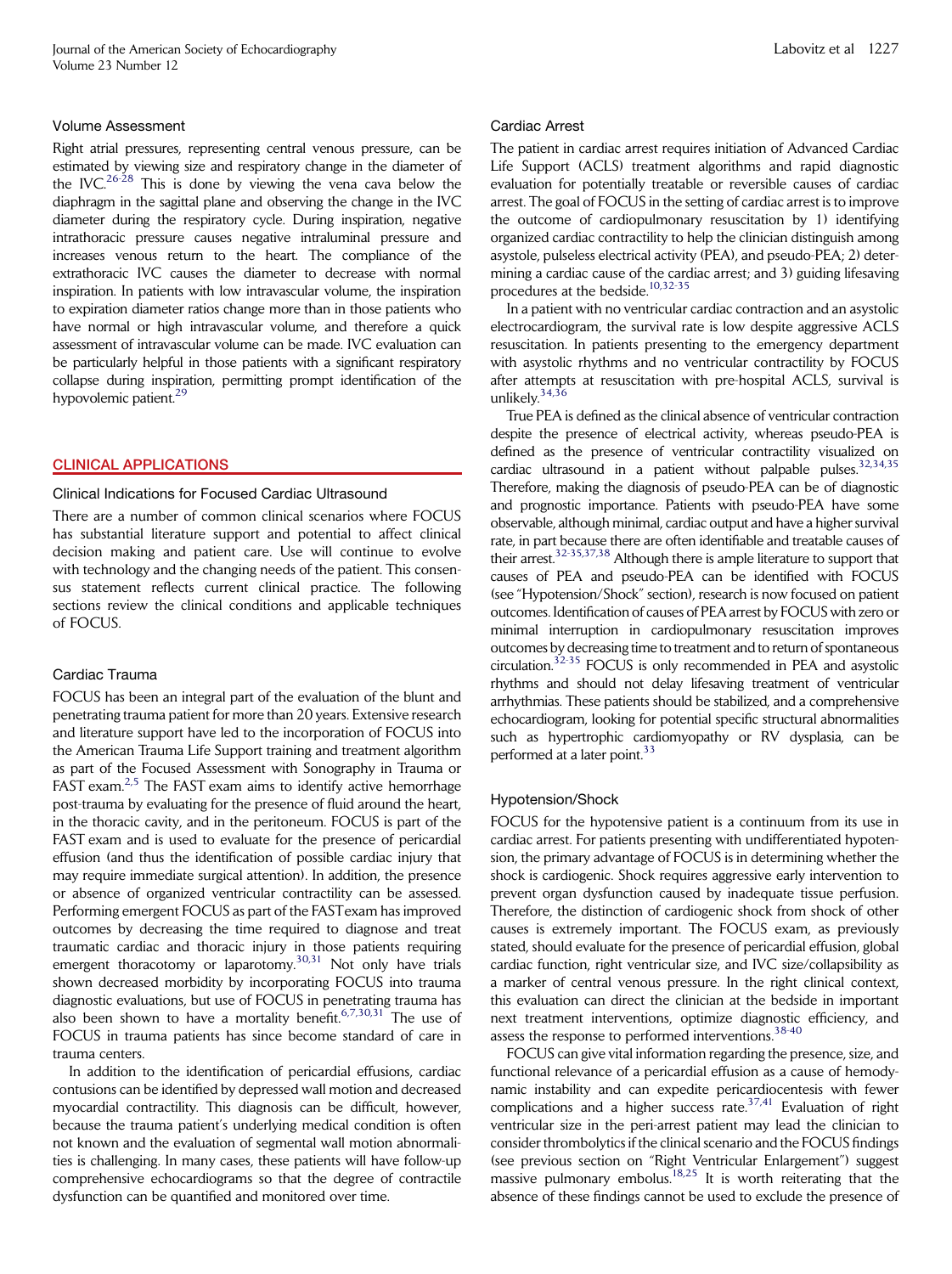a clinically significant pulmonary embolism, although identifying an enlarged RV in an unstable patient can lead to lifesaving therapy.<sup>[18](#page-5-0)</sup> Studies have shown that global systolic function can be assessed accurately by FOCUS.<sup>16,17</sup> Identification of poor but detectable LV systolic function indicates a need for further inotropes or mechanical support. In the peri-arrest patient, assessment of ventricular contraction by FOCUS can determine whether transcutaneous or transvenous pacing is capturing successfully.<sup> $42,43$ </sup> Finally, the finding of a hyperdynamic left ventricle can prompt evaluation for hypovolemia or suggest sepsis or massive pulmonary embolus as a diagnosis in the right clinical scenario.

In those rare but catastrophic instances when pacemaker placement results in ventricular perforation, the ability to identify pericardial effusions can expedite operative repair. In the post-resuscitation phase, however, patients can benefit from a comprehensive echocardiogram, which can provide essential information in monitoring cardiac function and in assessing the impact of resuscitative measures on a patient's hemodynamics. In a patient with shock, a collapsed vena cava should prompt an ultrasound evaluation of the peritoneal cavity to look for abdominal hemorrhage.<sup>[44,45](#page-5-0)</sup>

#### Dyspnea/Shortness of Breath

Dyspnea is a Class I indication for comprehensive echocardiography. For patients presenting with acute dyspnea and shortness of breath, the three main goals for FOCUS in this instance are to rule out pericardial effusion, identify global LV systolic dysfunction, and assess the size of the right ventricle as a proxy for indicating the presence or absence of a hemodynamically significant pulmonary embolus, all discussed above.

However, complete evaluation of dyspnea in patients requires comprehensive echocardiography to evaluate diastolic function and pulmonary artery pressures, as well as to evaluate for pericardial disease and valvular heart disease.<sup>[25,46](#page-5-0)</sup> Although the presence of significantly stenotic valves or regurgitant lesions using two-dimensional and color Doppler techniques may be suggested by a FOCUS, full evaluation requires the quantitative analysis provided by a comprehensive echocardiogram[.47,48](#page-5-0)

#### Chest Pain

The life-threatening chest pain syndromes where FOCUS may be helpful are in the evaluation of patients with a hemodynamically significant pulmonary embolus (discussed above) or in screening patients with suspected aortic dissection.

Whereas comprehensive echocardiography could provide information about the extent of dissection and complications, the role of FOCUS in patients with suspected aortic dissection is to look for pericardial or pleural effusions and to assess the diameter of the aortic root. An aortic root greater than 4 cm is suggestive of type A dissection and should raise the clinical suspicion for disease, although it is important to state that a negative FOCUS or even a negative comprehensive transthoracic echocardiogram does not rule out aortic dissection, and further imaging and diagnostic studies should be considered for definitive diagnosis and characterization.

Chest pain is also a Class I indication for the use of comprehensive echocardiography in patients with chest pain due to suspected acute myocardial ischemia when the baseline electrocardiogram is nondiagnostic[.25,49](#page-5-0) Given that segmental wall motion and wall thickening analysis are some of the most technically demanding aspects of echocardiographic interpretation, FOCUS should not be used primarily for this purpose. Comprehensive echocardiography interpreted by experienced readers is recommended for evaluation of segmental wall motion.

## TRAINING AND PERFORMANCE

Both the ASE and the ACEP have produced written guidelines and documents on the training of physicians and sonographers using cardiac ultrasound and echocardiography. It is recognized that the training requirements for comprehensive echocardiography are not the same as those for FOCUS, and therefore each society is responsible for maintaining the integrity of their training protocols and for ensuring the responsible practice and use of these imaging techniques.

Comprehensive echocardiography training guidelines have been described by the ASE and are documented in the position paper American College of Cardiology/American Heart Association Clinical Competence Statement on Echocardiography. These training guidelines are applicable for those physicians and practitioners who perform comprehensive echocardiography.[25,48](#page-5-0)

Emergency ultrasound training guidelines for all emergency ultrasound examinations, including the FAST and FOCUS exams, have been described by the ACEP and are documented in their position paper Emergency Ultrasound Guidelines.<sup>[1-3](#page-4-0)</sup>

For all "minimum" training numbers, it is essential that the trainee has acquired and interpreted ultrasound images that represent the full range of diagnostic possibilities for that training level. Therefore, both FOCUS and comprehensive echocardiography trainees are required to have a case mix of positive and negative studies that include the breadth of pathology expected to be recognized by a given level of training. In the event this is not achieved with the minimum number of cases required for training (and indeed even if it is), trainees should complement their learning by using a library of educational cardiac ultrasound cases that depict the various pathologies outlined in this document. It is also understood that the performance of FOCUS requires standards consistent with the quality assurance processes for all diagnostic imaging performed within the hospital. Any program that uses FOCUS to make clinical decisions must have quality assessment reviews of scan quality both internally and externally comparing interpretations with pathologic and surgical data, as well as clinical outcomes and final diagnoses, preferably on an annual basis. Quality assurance for FOCUS is essential and can be performed by correlating FOCUS findings with non-ultrasound imaging results (i.e., computed tomography), comprehensive echocardiography findings, or with over-read review by qualified experts (physicians with fellowship training or credentialing in either echocardiography or emergency ultrasound). It is recommended that training occur in partnership with a comprehensive echocardiography laboratory whenever possible.

In addition, it is recognized that expertise in both FOCUS and echocardiography requires ongoing continuing education programs. Competency assessment, including ongoing performance assessment reviews and didactic educational programs, are required by both ASE and ACEP. Both organizations are committed to maintaining high standards and are responsible for ensuring maintenance of proficiency in their respective organizations.

#### Device Selection

The major issues that define compact ultrasound device selection involve cost, portability, image quality, and user expertise. If users are available who can operate and interpret the advanced cardiac imaging tools, a full-featured, high-end platform may be appropriate.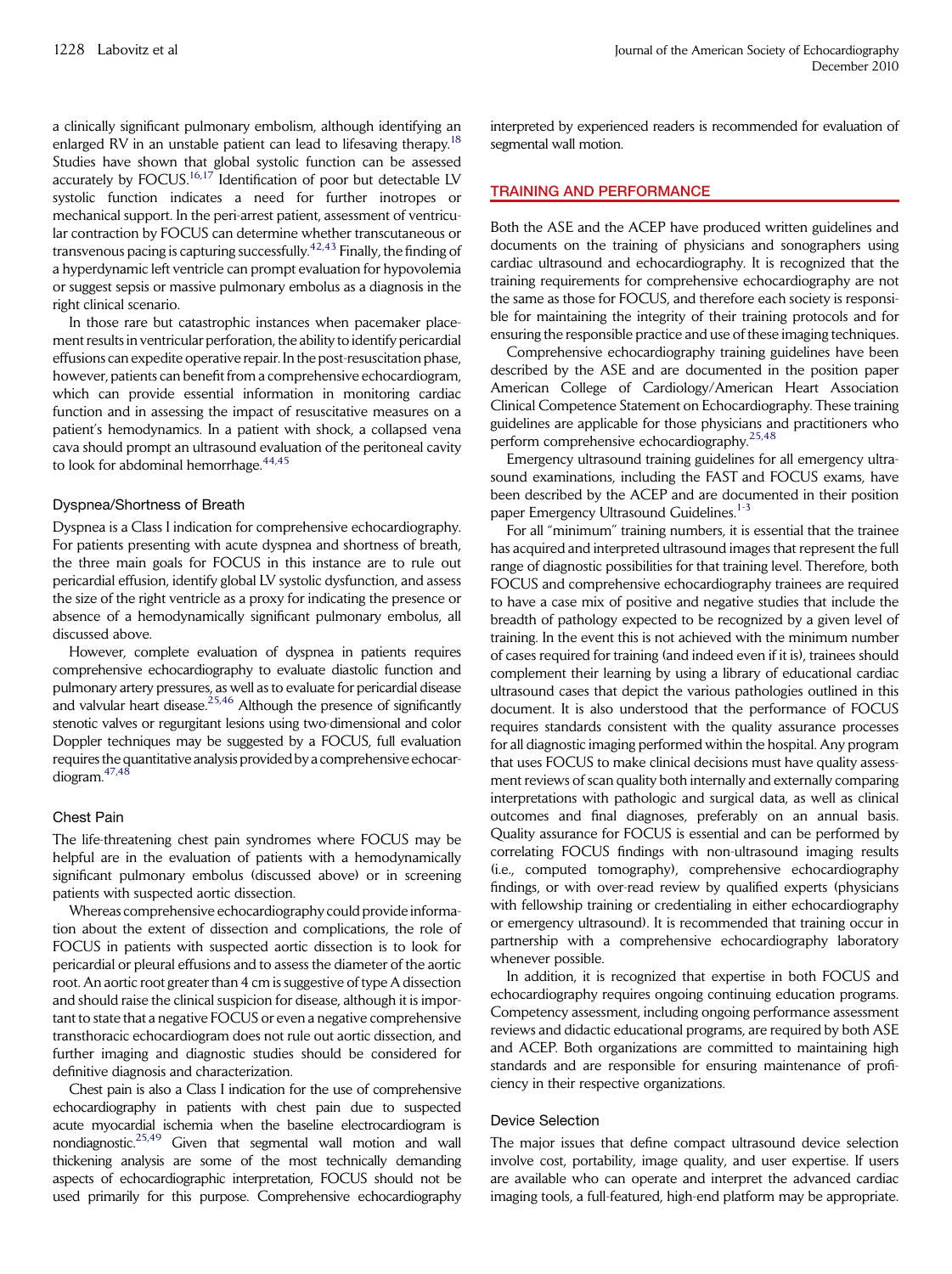<span id="page-4-0"></span>Cart-based or handheld portable devices are smaller, simpler to use, and less expensive. The small size of these platforms allows their use in nearly any emergent setting and has shown potential for pre-hospital diagnostic use.<sup>[50](#page-5-0)</sup> In the emergency department, physician use of portable machines substantially increases the detection of cardiovascular abnormalities over physical examination alone and increases diagnostic accuracy.  $51-56$  The need to use the same ultrasound platform to image noncardiac structures will have the greatest influence over platform selection, because not all devices suitable for cardiac use will accommodate the transducers required for other imaging applications.

## Image Archival and Report Generation for Focused Cardiac **Ultrasound**

Given that the increasing use of FOCUS in the emergency department is a result of its impact on patient care and clinical decision making in both treatment and follow-up diagnostic testing, image archival is essential during regular hospital operations. All hospitalbased ultrasound systems used for FOCUS should possess a method for recording data onto a media format that allows for offline review and archiving. The ultrasound examination should be documented within the medical record and depending on the individual hospital's documentation system can include paper records or computergenerated reports. A written or electronic description of the findings should be completed before the patient leaves the emergency department unless the patient's condition requires emergent transfer to another department, at which time verbal reporting of the findings is acceptable, followed by the written or electronic report at a later time. Official reports should be consistent with the real-time interpretation provided or a notification of substantive changes should be forwarded to medical records, as well as the patient or the patient's physicians as appropriate.

Reports should include the following:

- 1. Date and time of study
- 2. Name and hospital ID number of patient
- 3. Patient age (date of birth) and gender
- 4. Indication for study
- 5. Name of the person who performed the study
- 6. Findings
- 7. Limitations and recommendations for additional studies
- 8. Impression
- 9. Name of the person who interpreted the study
- 10. Date and time the report was signed
- 11. Mode of archiving the data

## INTEGRATION AND EVOLUTION IN FOCUSED CARDIAC ULTRASOUND

The use of FOCUS requires knowledge of the strengths and limitations of this imaging modality. There are limitations of the FOCUS exam secondary to both the nature of the exam and the training of the individual interpreting the study. Valvular heart disease, diastolic function, and segmental wall motion analysis are examples of cardiac abnormalities that should eventually be assessed by comprehensive echocardiography. Abnormal findings on FOCUS should be referred for comprehensive echocardiography, other testing, or consultation when the situation allows for this to be done safely. However, FOCUS can identify pathologic processes that can guide resuscitative interventions and be lifesaving. In the end, patient care will be assisted by cooperation between these two professional groups that are both

dedicated to the rapid and accurate diagnosis and treatment of patients using this valuable technology.

NOTICE AND DISCLAIMER: This report is made available by the ASE as a courtesy reference source for its members. This report contains recommendations only and should not be used as the sole basis to make medical practice decisions or for disciplinary action against any employee. The statements and recommendations contained in this report are primarily based on the opinions of experts, rather than on scientifically verified data. The ASE makes no express or implied warranties regarding the completeness or accuracy of the information in this report, including the warranty of merchantability or fitness for a particular purpose. In no event shall the ASE be liable to you, your patients, or any other third parties for any decision made or action taken by you or such other parties in reliance on this information. Nor does your use of this information constitute the offering of medical advice by the ASE or create any physician–patient relationship between ASE and your patients or anyone else.

## **REFERENCES**

- 1. American College of Emergency Physicians. Use of ultrasound imaging by emergency physicians. Policy 400121. Available at: [http://www.acep.org.](http://www.acep.org) Accessed November 1, 2009.
- 2. American College of Emergency Physicians. Emergency ultrasound guidelines 2008. Available at: [http://www.acep.org.](http://www.acep.org) Accessed November 1, 2009.
- 3. American College of Emergency Physicians. Emergency ultrasound imaging compendium. 2006. Available at: [http://www.acep.org.](http://www.acep.org) Accessed November 1, 2009.
- 4. Society for Academic Emergency Medicine. Ultrasound position statement. Available at: [http://www.saem.org.](http://www.saem.org) Accessed November 1, 2009.
- 5. American College of Surgeons. Advanced trauma life support for physicians. Chicago, IL: American College of Surgeons; 1997.
- 6. Rozycki GS, Feliciano DV, Ochsner MG, Knudson MM, Hoyt DB, Davis F, et al. The role of ultrasound in patients with possible penetrating cardiac wounds: a prospective multi-center study. J Trauma 1999;46:543-51.
- 7. Rozycki GS, Ballard RB, Feliciano DV, Schmidt JA, Pennington SD. Surgeon-performed ultrasound for the assessment of truncal injuries: lessons learned from 1540 patients. Ann Surg 1998;39:492-8.
- 8. Mandavia DP, Hoffner RJ, Mahaney K, Henderson SO. Bedside echocardiography by emergency physicians. Ann Emerg Med 2001;38:377-82.
- 9. Jones AE, Tayal VS, Kline JA. Focused training of emergency medicine residents in goal-directed echocardiography: a prospective study. Acad Emerg Med 2003;10:1054-8.
- 10. Mayron R, Gaudio FE, Plummer D, Asinger R, Elsperger J. Echocardiography performed by emergency physicians: impact on diagnosis and therapy. Ann Emerg Med 1988;17:150-4.
- 11. Picard MH, Sanifilippo AJ, Newell JB, Rodriguez L, Guerrero JL, Weyman AE. Quantitative relation between increased intrapericardial pressure and Doppler flow velocities during experimental cardiac tamponade. J Am Coll Cardiol 1991;18:234-42.
- 12. Seferovic PM, Ristic AD, Imazio M, Maksimovic R, Simeunovic D, Trinchero R, et al. Management strategies in pericardial emergencies. Herz 2006;891-900.
- 13. Tsung T, Enriquez-Sarano M, Freeman WK, Barnes ME, Sinak LJ, Gersh BJ, et al. Consecutive 1127 therapeutic echocardiographically guided pericardiocenteses: clinical profile, practice patterns, and outcomes spanning 21 years. Mayo Clin Proc 2002;77:429-36.
- 14. Callahan JA, Seward JB, Nishimura RA, Miller FA Jr., Reeder GS, Shub C, et al. Two-dimensional echocardiographically guided pericardiocentesis: experience in 117 consecutive patients. Am J Cardiol 1985;55:476-9.
- 15. Silvestry FE, Kerber RE, Brook MM, Carroll JD, Eberman KM, Goldstein SA, et al. Echocardiography-guided interventions. J Am Soc Echocardiogr 2009;22:213-31.